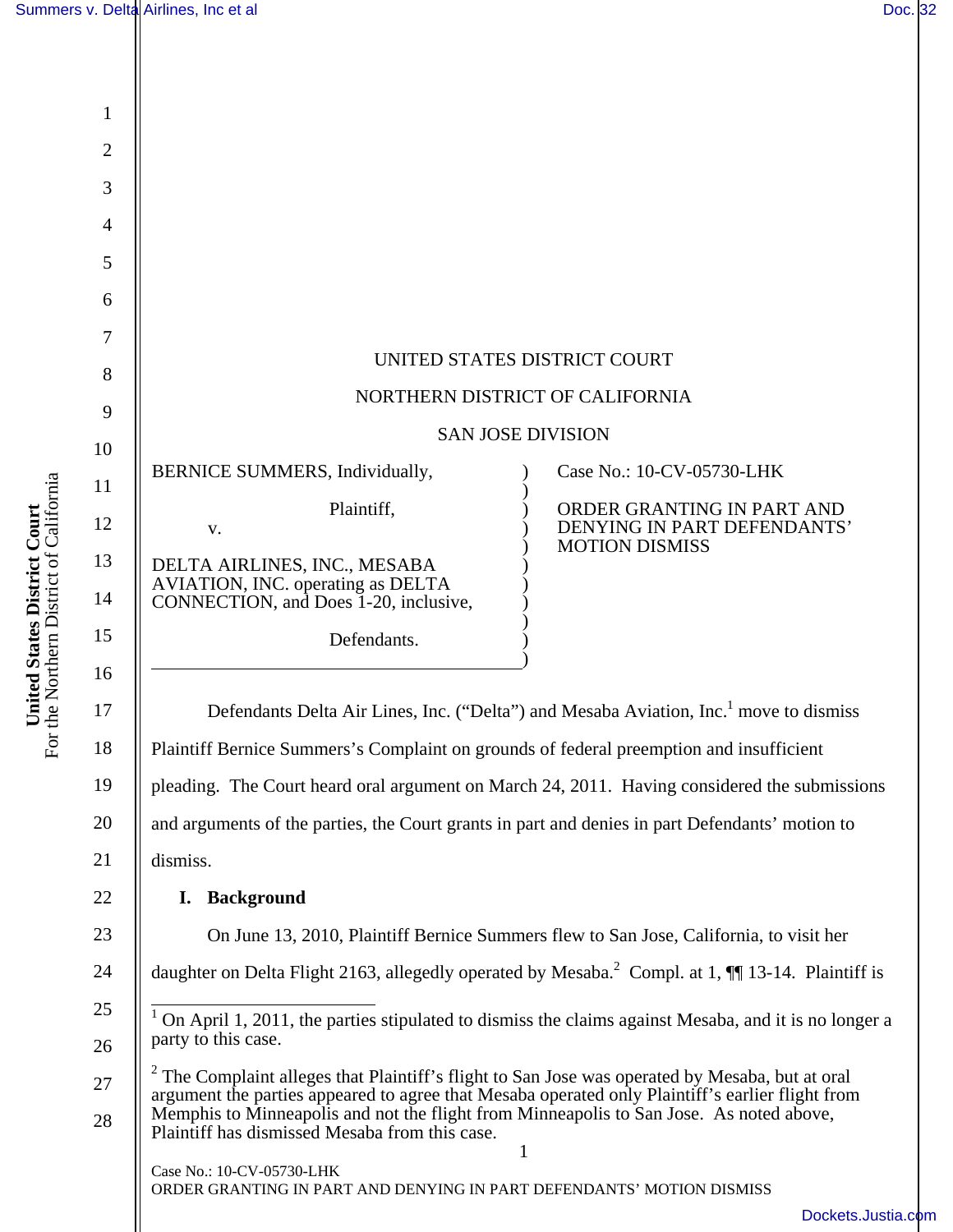2

3

4

5

6

7

8

9

10

11

12

13

14

15

16

17

18

19

20

21

22

23

24

25

26

an 84-year-old woman who suffers from various physical limitations and therefore requires special assistance and the use of a wheelchair while entering and exiting an airplane. Compl. at 1. Prior to her trip to San Jose, Plaintiff arranged, with the help of her daughter, to have special assistance from Delta, including the use of a wheelchair to enter and exit the plane. Compl. ¶ 13.

On June 13, 2010, when Delta Flight 2163 landed in San Jose, the plane did not pull up directly to the gate, but instead passengers were required to disembark by walking through the plane's door, onto a platform, and down a flight of stairs. Compl. ¶ 14. Delta did not provide a wheelchair to assist Plaintiff's exit, and flight personnel did not offer to assist her in exiting. Compl. ¶ 15. Surprised that a flight attendant had not offered to assist her from the plane, Plaintiff attempted to exit the plane on her own.<sup>3</sup> Compl. at 2. Plaintiff claims that there was a large gap or step between the plane's door and the platform leading to the stairs, due to the different heights of the platform and the floor of the plane. Compl. ¶ 16. The flight crew did not use a ramp to cover the gap or step, and flight personnel did not attempt to help Plaintiff or offer her assistance in exiting the plane. *Id.* Plaintiff alleges that the large gap or step constituted a dangerous condition for herself and other passengers. *Id.* While Plaintiff was attempting to step over the gap or step, and while a flight attendant and pilot stood within a few feet of her, Plaintiff fell, seriously injuring her leg and hip. Compl. ¶ 17. After falling, Plaintiff claims that she lay on the platform in serious pain for over an hour while waiting for medical care. Compl. ¶ 18.

Plaintiff alleges that she fell and incurred serious injuries due to the dangerous condition created by the step or gap and due to the lack of required assistance from flight personnel. Compl. ¶ 17. She claims the flight personnel did not make her aware that there was a platform and a flight of stairs she would have to descend in order to exit the plane. Compl. ¶ 15. She claims, further, that Delta was aware that she could not exit in this manner since she had arranged for wheelchair assistance prior to the flight. *Id.* Based on these allegations, Plaintiff filed the instant action against Defendants Delta and Mesaba on December 15, 2010, invoking the Court's diversity jurisdiction. Her Complaint asserts four state law causes of action: (1) failure to provide the utmost

27 28 <sup>3</sup> At oral argument, Plaintiff's counsel acknowledged that one of Plaintiff's daughters was also on the flight. This fact is not disclosed in the Complaint. The parties disagree about whether Plaintiff's daughter was directly behind Plaintiff or further back in the plane during the flight.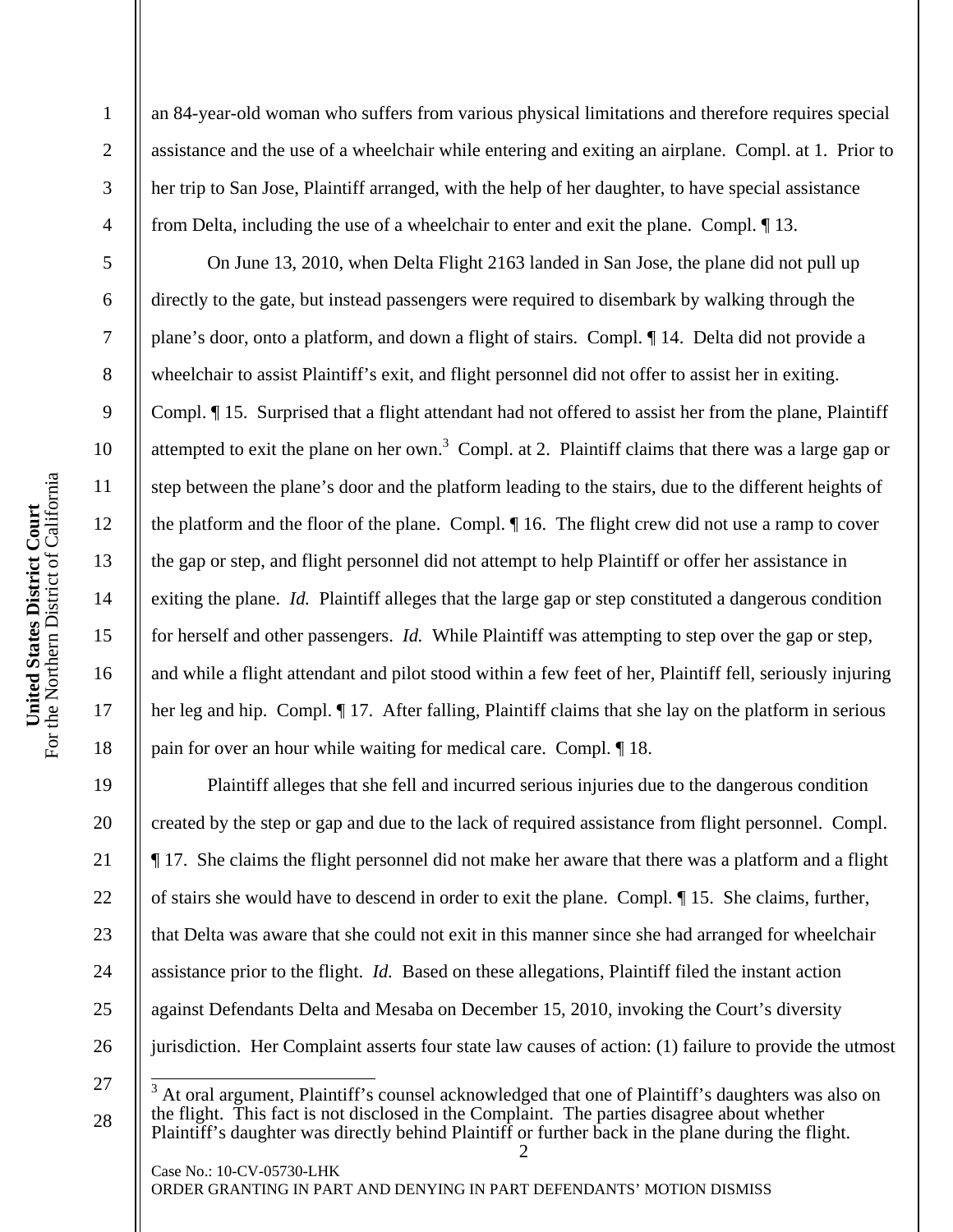1 2 3 4 5 6 7 care and diligence in the safe carriage of Plaintiff, in violation of California Civil Code § 2100; (2) failure to provide a plane safe and fit for its purpose, in violation of California Civil Code § 2101; (3) negligence; and (4) negligent infliction of emotional distress. Defendants argue that each of these claims is preempted by the Air Carrier Access Act of 1986 and now move to dismiss the Complaint on grounds of federal preemption and other alleged deficiencies. **II. Legal Standard** 

A motion to dismiss for failure to state a claim under Rule 12(b)(6) tests the legal sufficiency of a complaint. *Navarro v. Block*, 250 F.3d 729, 732 (9th Cir. 2001). A Rule 12(b)(6) dismissal may be based on either a lack of a cognizable legal theory or the absence of sufficient facts alleged under a cognizable legal theory. *Johnson v. Riverside Healthcare System, LP*, 534 F.3d 1116, 1121 (9th Cir. 2008). In considering whether the complaint is sufficient to state a claim, the court must accept as true all of the factual allegations contained in the complaint. *Ashcroft v. Iqbal*, 129 S.Ct. 1937, 1949 (2009). However, the court need not accept as true "allegations that contradict matters properly subject to judicial notice or by exhibit" or "allegations that are merely conclusory, unwarranted deductions of fact, or unreasonable inferences." *St. Clare v. Gilead Scis., Inc.* (*In re Gilead Scis. Sec. Litig.*), 536 F.3d 1049, 1055 (9th Cir. 2008). While a complaint need not allege detailed factual allegations, it "must contain sufficient factual matter, accepted as true, to 'state a claim to relief that is plausible on its face.'" *Iqbal*, 129 S.Ct. at 1949 (quoting *Bell Atlantic Corp. v. Twombly*, 550 U.S. 544, 570 (2007)). A claim is facially plausible when it "allows the court to draw the reasonable inference that the defendant is liable for the misconduct alleged." *Iqbal*, 129 S.Ct. at 1949. If a court grants a motion to dismiss, leave to amend should be granted unless the pleading could not possibly be cured by the allegation of other facts. *Lopez v. Smith*, 203 F.3d 1122, 1130 (9th Cir. 2000).

## **III.Discussion**

3 25 26 27 28 In their motion to dismiss, Defendants raise two bases for federal preemption of Plaintiff's state law claims. First, Defendants argue that all of Plaintiff's claims are preempted by the Air Carrier Access Act ("ACAA"), 49 U.S.C. § 41705, and the implementing regulations promulgated by the U.S. Department of Transportation ("DOT"), 14 C.F.R. Part 382. The ACAA was enacted

Case No.: 10-CV-05730-LHK ORDER GRANTING IN PART AND DENYING IN PART DEFENDANTS' MOTION DISMISS

8

9

10

11

12

13

14

15

16

17

18

19

20

21

22

23

24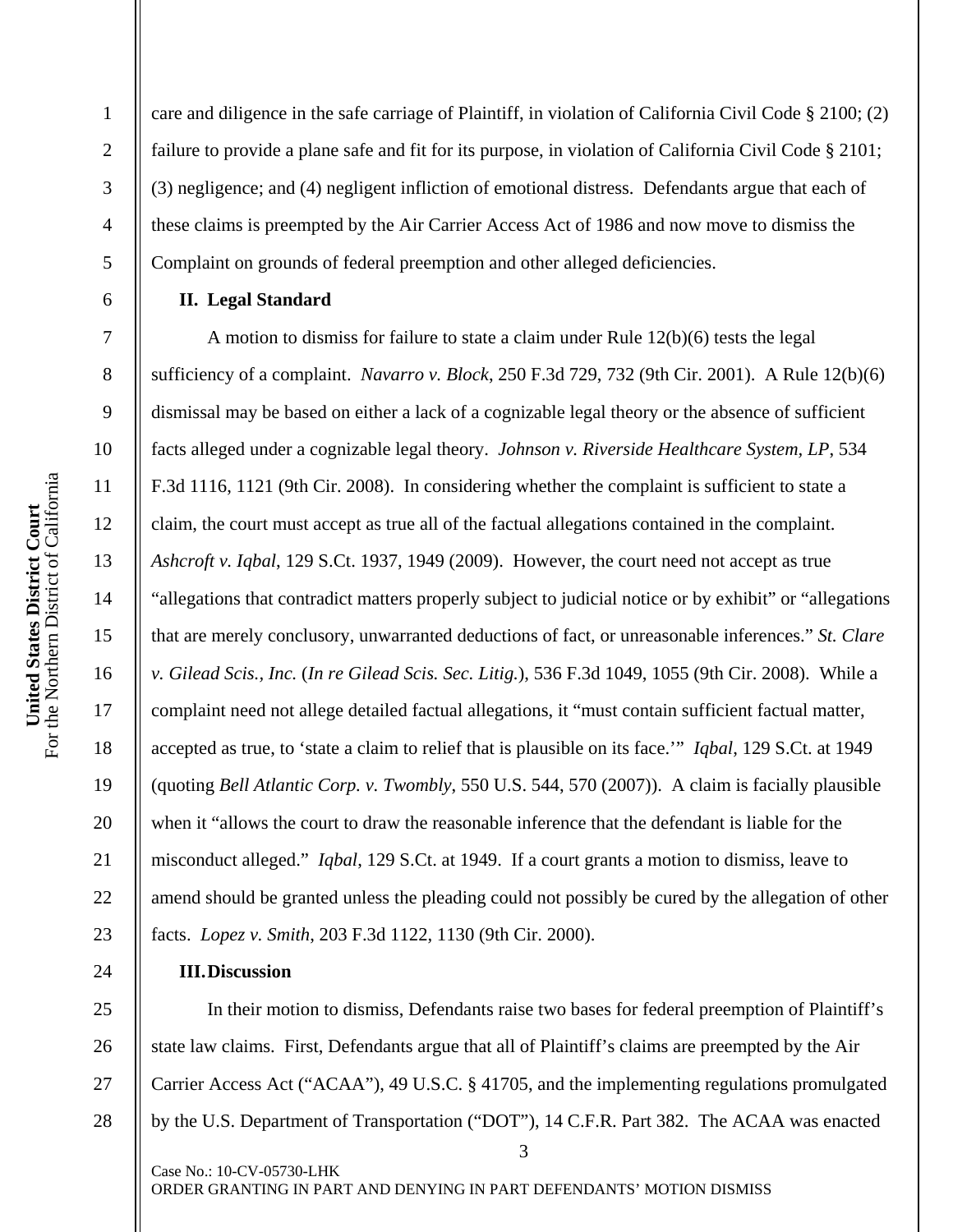in 1986 as an amendment to the Federal Aviation Act. Pub. L. No. 99-435, 100 Stat. 1080 (1986). The ACAA and its implementing regulations prohibit air carriers from discriminating against passengers on the basis of disability; require carriers to make aircraft, other facilities, and services accessible; and require carriers to take steps to accommodate passengers with disabilities. 14 C.F.R. § 382.1. Defendants also argue that the Federal Aviation Act, 49 U.S.C. § 40101 *et seq.*, preempts Plaintiff's first and second causes of action under the California Civil Code because the FAA imposes a federal standard of care and preempts claims based on a state-law standard of care. Finally, Defendants also argue that if Plaintiff's fourth cause of action is not preempted, it must be dismissed because it is insufficiently pled.

## **A. Background on Preemption under the FAA and the ACAA**

It is well-established that Congress may preempt state law, either expressly or impliedly. *Cipollone v. Liggett Group, Inc.*, 505 U.S. 504, 516 (1992). Here, the parties agree that neither the ACAA nor the FAA contains a relevant express preemption provision. "In the absence of an express congressional command, state law is pre-empted if that law actually conflicts with federal law, or if federal law so thoroughly occupies a legislative field as to make reasonable the inference that Congress left no room for the States to supplement it." *Id.* (citations and quotation marks omitted). In this case, Defendants' arguments are primarily directed toward field preemption. Although the Ninth Circuit has not yet considered the preemptive effect of the ACAA, it has twice considered the field-preemptive effect of the FAA. Because the Ninth Circuit's decisions rely heavily on the Third Circuit's analysis of FAA field preemption, and because the Third Circuit has considered the preemptive effect of the ACAA, the Court will consider the decisions of both circuits, as well as recent district court decisions, in evaluating Defendants' arguments.

# **1. Ninth and Third Circuit Precedent**

In *Montalvo v. Spirit Airlines*, 508 F.3d 464 (9th Cir. 2007), the Ninth Circuit considered the general preemptive effect of the FAA for the first time. In *Montalvo*, the plaintiffs brought common law negligence claims against various airlines for failure to warn passengers about the danger of developing deep vein thrombosis. *Id.* at 467-68. The district court held that the FAA preempted the field of preflight warnings and therefore dismissed the failure-to-warn claims. *Id.* at

4

United States District Court<br>For the Northern District of California For the Northern District of California **United States District Court** 

1

2

3

4

5

6

7

8

9

10

11

12

13

14

15

16

17

18

19

20

21

22

23

24

25

26

27

28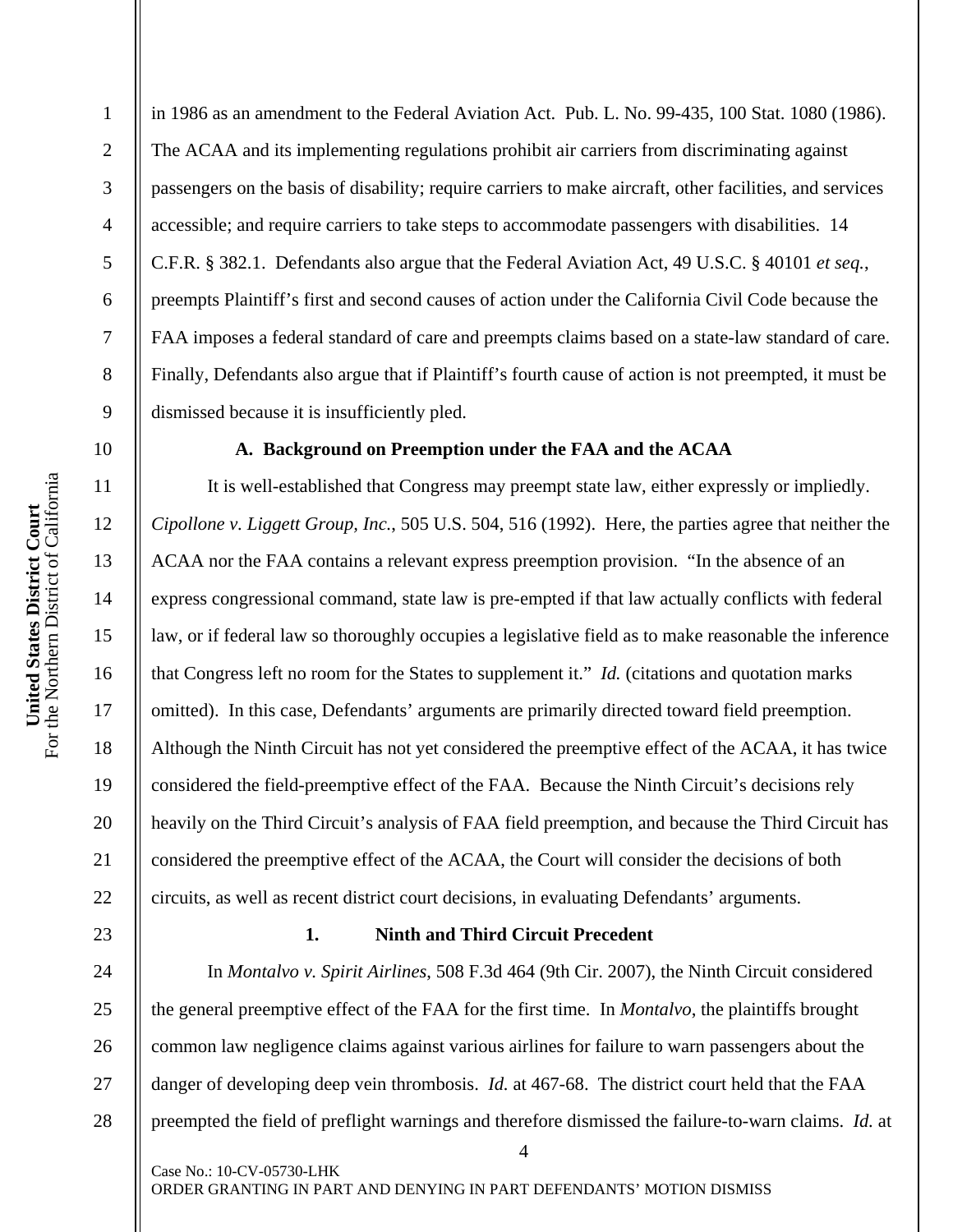2

3

4

5

6

7

8

9

10

11

12

13

14

15

16

17

18

19

20

21

22

23

24

25

26

27

28

468. Upon review, the Ninth Circuit noted that a number of circuits had concluded that the FAA preempts discrete aspects of air safety. *Id.* The Third Circuit, however, had gone a step further. *Id.* (citing *Abdullah v. American Airlines, Inc.*, 181 F.3d 363, 367-68 (3d Cir. 1999)). Based on the historic need for uniformity in air safety and the pervasive nature of regulations under the FAA, the Third Circuit in *Abdullah* held that the FAA preempts all state or territorial standards of care relating to aviation safety. 181 F.3d at 368-71. The Third Circuit also noted that FAA regulation 14 C.F.R. § 91.13(a) supplies a comprehensive, general standard of care that can be used in cases where there is no specific regulation addressing the particular risk at issue in a given case. *Id.* at 371; *see also* 14 C.F.R. § 91.13(a) ("No person may operate an aircraft in a careless or reckless manner so as to endanger the life or property of another."). The *Abdullah* court imposed a critical limitation on its holding, however. Reasoning that federal standards of care can coexist with state and territorial tort remedies, the Third Circuit concluded that while the FAA broadly preempts all state or territorial *standards of care*, state tort claims based on violations of the federal standard of care are not preempted. 181 F.3d at 375. Thus, the Third Circuit stated: "Even though we have found federal preemption of the standards of aviation safety, we still conclude that the traditional state and territorial law remedies continue to exist for violation of those standards." *Id.*

In *Montalvo*, the Ninth Circuit "adopt[ed] the Third Circuit's broad, historical approach to hold that federal law generally establishes the applicable standards of care in the field of aviation safety." 508 F.3d at 468. The Ninth Circuit reviewed the regulations promulgated under the FAA and determined that those regulations, "read in conjunction with the FAA itself, sufficiently demonstrate an intent to occupy exclusively the entire field of aviation safety." *Id.* at 471. It also found that the purpose, history, and language of the FAA indicate Congress's intent to create a "single, uniform system for regulating aviation safety." *Id.* Accordingly, following the Third Circuit's decision in *Abdullah*, the Ninth Circuit held that the "FAA, together with federal air safety regulations, establish complete and thorough safety standards for interstate and international air transportation that are not subject to supplementation by, or variation among, states." *Id.* at 474. Because the federal standard did not require warnings about deep vein thrombosis, the Ninth Circuit held further that Plaintiff's negligence claim failed as a matter of law. *Id.*

5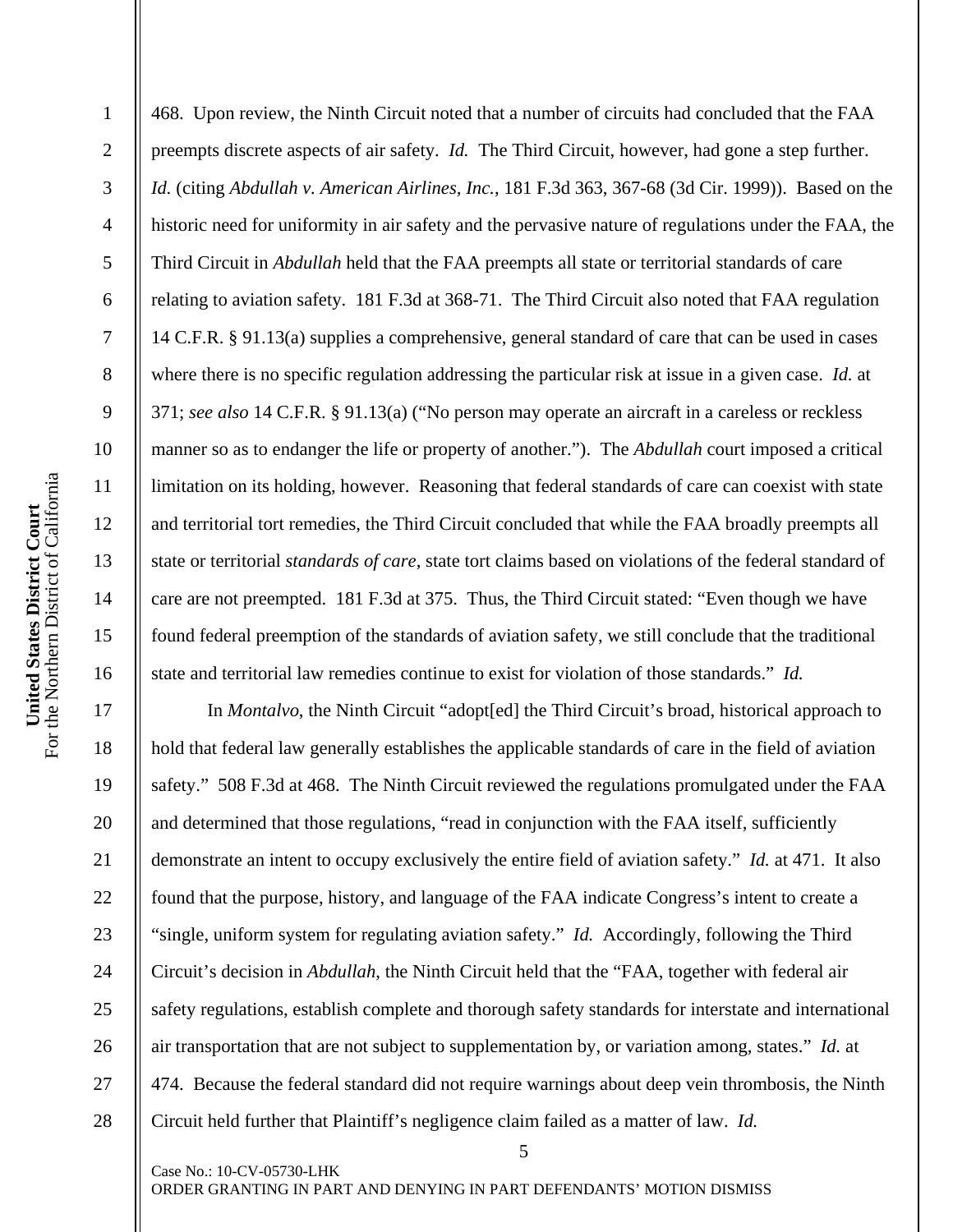| $\mathbf{1}$   | Since the decisions in <i>Abdullah</i> and <i>Montalvo</i> , both the Ninth and Third Circuits have                                                                              |  |
|----------------|----------------------------------------------------------------------------------------------------------------------------------------------------------------------------------|--|
| $\overline{2}$ | clarified, and to some degree limited, the scope of field preemption under the FAA. First, in 2009,                                                                              |  |
| 3              | the Ninth Circuit in <i>Martin</i> considered a personal injury claim brought by a pregnant woman who                                                                            |  |
| $\overline{4}$ | fell from an airplane's stairs, injuring herself and her fetus. Martin ex rel. Heckman v. Midwest                                                                                |  |
| 5              | Exp. Holdings, Inc., 555 F.3d 806, 808 (9th Cir. 2009). The airline had settled with the passenger                                                                               |  |
| 6              | and sought indemnity from the stair manufacturer. Id. Relying on Montalvo, the manufacturer                                                                                      |  |
| $\overline{7}$ | argued that the FAA preempted the passenger's personal injury claims and, consequently, the                                                                                      |  |
| 8              | airline's indemnity claim. Id. The Ninth Circuit disagreed. Reviewing its earlier decision, the                                                                                  |  |
| 9              | Ninth Circuit found that "[c]onsidered as a whole Montalvo cuts against the manufacturer's                                                                                       |  |
| 10             | argument for broad FAA preemption." <i>Id.</i> at 809. The court emphasized that the preemption                                                                                  |  |
| 11             | analysis in <i>Montalvo</i> rested heavily on the FAA's pervasive regulation of warnings to passengers                                                                           |  |
| 12             | and noted that the decision did not find FAA preemption of the plaintiffs' claim that the airplane                                                                               |  |
| 13             | seats were defectively designed. <i>Id.</i> at 809-810. The Ninth Circuit also pointed to its decision in                                                                        |  |
| 14             | Charas v. Trans World Airlines, Inc., 160 F.3d 1259 (9th Cir. 1998), which reversed several                                                                                      |  |
| 15             | decisions that interpreted preemption of personal injury claims under the Airline Deregulation Act                                                                               |  |
| 16             | too broadly. Martin, 555 F.3d at 810-11. The Court noted that this holding would be moot if all of                                                                               |  |
| 17             | the personal injury claims in <i>Charas</i> were preempted by the FAA. <i>Id.</i> at 811. Based on this                                                                          |  |
| 18             | analysis, the Ninth Circuit clarified the preemptive effect of the FAA as follows:                                                                                               |  |
| 19             | <i>Montalvo</i> , then, neither precludes all claims except those based on violations of<br>specific federal regulations, nor requires federal courts to independently develop a |  |
| 20             | standard of care when there are no relevant federal regulations. Instead, it means<br>that when the agency issues "pervasive regulations" in an area, like passenger             |  |
| 21             | warnings, the FAA preempts all state law claims in that area. In areas without<br>pervasive regulations or other grounds for preemption, the state standard of care              |  |
| 22             | remains applicable.                                                                                                                                                              |  |
| 23             | <i>Id.</i> at 811 (emphasis added). In analyzing FAA preemption, therefore, courts should "look[] to the                                                                         |  |
| 24             | pervasiveness of federal regulations in the specific area covered by the tort claim or state law at                                                                              |  |
| 25             | issue." <i>Id.</i> at 809.                                                                                                                                                       |  |
| 26             | As to the specific claim at issue in <i>Martin</i> , the Ninth Circuit reviewed the FAA regulations                                                                              |  |
| 27             | related to aircraft stairs and found only a single regulation requiring that stairs not be designed in a                                                                         |  |
| 28             | way that could block emergency exits. <i>Id.</i> at 812 (citing 14 C.F.R. § 25.810). The court noted that                                                                        |  |
|                | 6<br>Case No.: 10-CV-05730-LHK                                                                                                                                                   |  |
|                | ORDER GRANTING IN PART AND DENYING IN PART DEFENDANTS' MOTION DISMISS                                                                                                            |  |
|                |                                                                                                                                                                                  |  |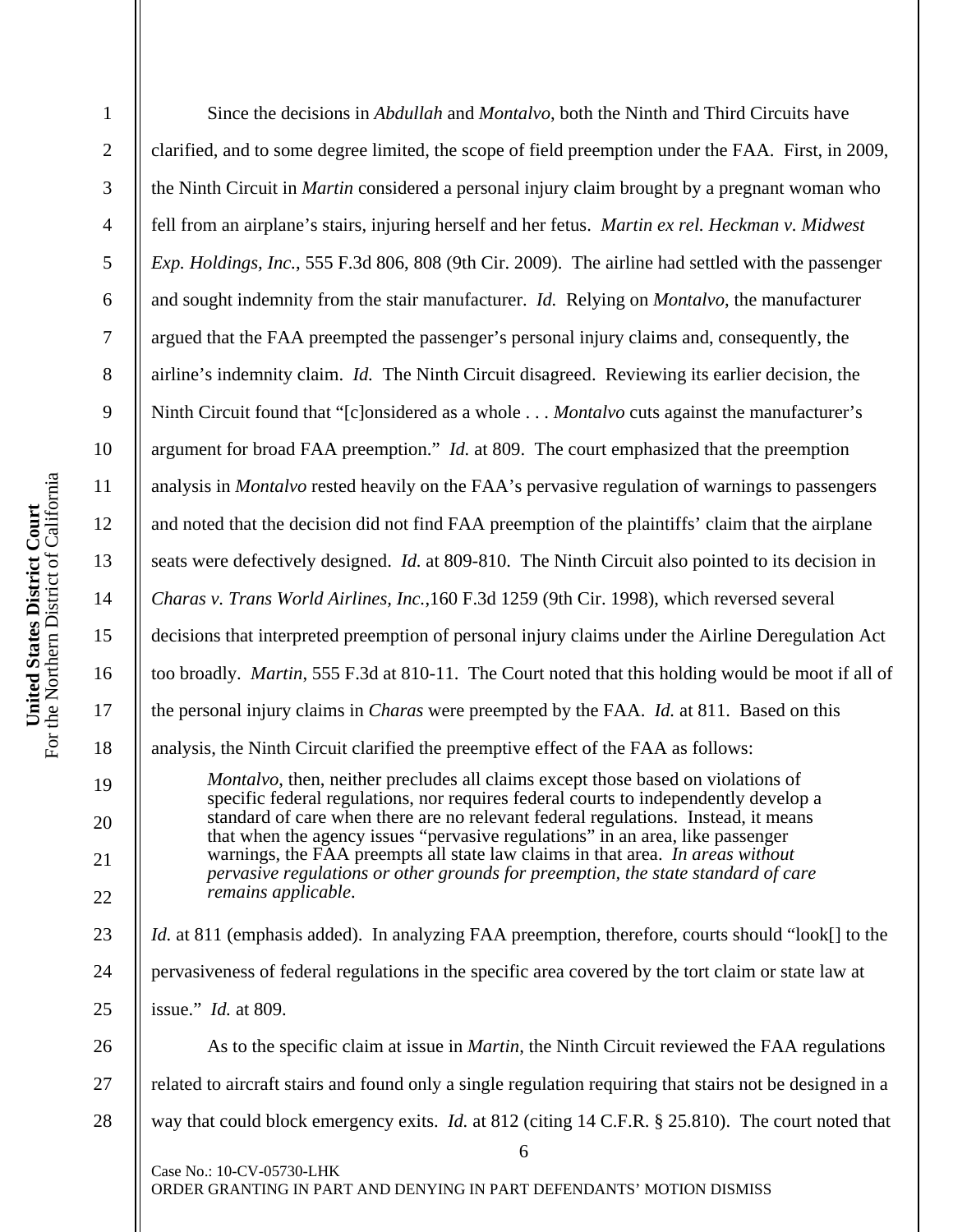2

3

4

5

6

7

8

9

10

11

12

13

14

15

16

17

18

19

20

21

the regulations said nothing about handrails, "maintaining the stairs free of slippery substances, or fixing loose steps before passengers catch their heels and trip." *Id.* Based on the lack of regulation, the Ninth Circuit found it "hard to imagine that any and all state tort claims involving airplane stairs are preempted by federal law." *Id.* Accordingly, the Ninth Circuit held that the FAA did not preempt state law claims that airplane stairs are defective. *Id.* 

The Third Circuit, too, has taken a second look at FAA preemption and also considered preemption under the ACAA. In *Elassaad v. Independence Air, Inc.*, 613 F.3d 119 (3d Cir. 2010), the Third Circuit considered the claim of Plaintiff Joseph Elassaad, whose right leg was amputated above the knee and who required crutches to walk. Elassaad fell and was injured while attempting to descend a narrow staircase from the plane to the tarmac. *Id.* at 122. The district court granted summary judgment in favor of the airline, finding that under *Abdullah* federal law dictated the standard of care and that the ACAA imposed no affirmative duty to offer assistance under the circumstances alleged. *Id.* at 124. On appeal, the Third Circuit reversed. First, the Third Circuit determined that the FAA did not preempt Elassaad's claims and clarified that the analysis of field preemption in *Abdullah* applied only in the context of "in-flight safety." *Id.* at 126. The Third Circuit reasoned that the FAA and its implementing regulations are primarily concerned with assuring passenger safety "in connection with flight." *Id.* at 128-29. In contrast, the statute and regulations did not specifically regulate the disembarkation of passengers, which occurs only after the plane has landed, taxied to the gate, and come to a complete stop. *Id.* at 128-30. Thus, the court concluded that the FAA did not preempt state law standards of care regarding disembarkation. *Id.* at 131.

7 22 23 24 25 26 27 28 The Third Circuit in *Elassaad* further held that the ACAA did not preempt Elassaad's claims. The court read the ACAA as primarily aimed at ensuring respect and equal treatment for disabled airline passengers. *Id.* at 131-32. Although ACAA directed the FAA to issue regulations "to ensure non-discriminatory treatment of qualified handicapped individuals *consistent with safe carriage* of all passengers on air carriers," Pub. L. No. 99-435 § 2(a), 100 Stat. 1080 (1986) (emphasis added), the Third Circuit viewed the ACAA's safety mandate as secondary to its nondiscrimination purpose. 613 F.3d at 132. Thus, it concluded that while the ACAA might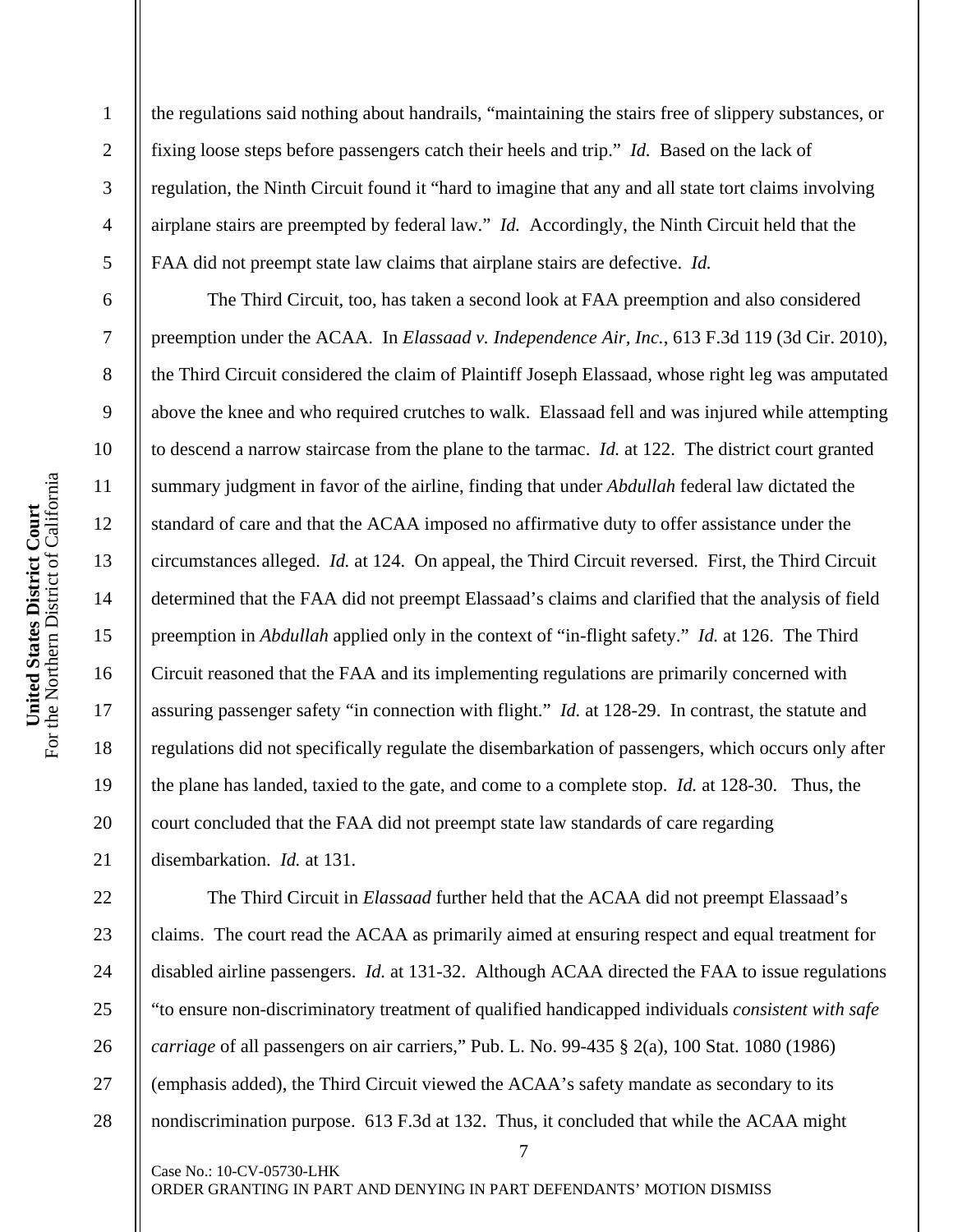preempt state nondiscrimination laws as applied to air carriers, it did not preempt any state law duty to provide a passenger with a safe means of exiting an aircraft. *Id.* at 132-33. The Third Circuit also rejected an argument that conflict preemption applied, finding that any state law duty to assist Elassaad or provide safe exit from the aircraft could easily coexist with the ACAA's nondiscrimination mandate. *Id.* at 132. Accordingly, the Third Circuit ultimately held that the ACAA did not preempt personal injury claims based on negligent failure to assist or provide a safe means of exit for disabled passengers. *Id.* at 132-33.

1

2

3

4

5

6

7

8

9

10

11

12

13

14

15

16

17

18

19

20

21

22

23

24

### **2. District Court Decisions**

Although the Ninth Circuit has not yet addressed the preemptive effect of the ACAA, a number of district courts within the Ninth Circuit have considered the issue, with somewhat conflicting results. First, a number of California district courts have held that the ACAA preempts personal injury claims.<sup>4</sup> For instance, in *Johnson v. Northwest Airlines, Inc.*, Judge Walker considered a negligence claim alleging that Northwest Airlines breached its duty by failing to provide a passenger with requested wheelchair service, thereby causing injuries when the plaintiff attempted to walk to her connecting flight and fell while exiting a moving walkway. No. C 08- 02272 VRW, 2010 WL 5564629, at \*1 (N.D. Cal. May 5, 2010). Relying on *Montalvo* and *Martin*, Judge Walker reviewed the ACAA regulations governing carriers' obligations to provide disabled passengers with assistance in deplaning and obtaining transportation between gates to make a connection. *Id.* at \*5-6. He found that the ACAA regulations establish carriers' obligations with specificity and concluded that "[t]his extensive regulation is of the sort contemplated by the Ninth Circuit in *Martin* and *Montalvo*, implying an intent by Congress to preempt state-law in this area." *Id.* at 6. Similarly, in *Gilstrap v. United Air Lines, Inc.*, the Central District of California considered various tort claims based upon the airline's failure to provide the plaintiff with wheelchair services and poor treatment by airline personnel in response

25

26

27

28

 4 In addition to the cases discussed below, Defendant urges the Court to follow *Hill v. Skywest Airlines, Inc.*, No. 1:06-cv-00801-SMS, 2008 WL 4816451 (E.D. Cal. Nov. 5, 2008). While the Court finds portions of the analysis in *Hill* to be persuasive, the decision was issued before the Ninth Circuit's decision in *Martin* and relies heavily on the district court decision subsequently reversed by the Third Circuit in *Elassaad*. In addition, the Plaintiff in *Hill* was not disabled. Accordingly, its analysis of ACAA preemption is not entirely helpful.

8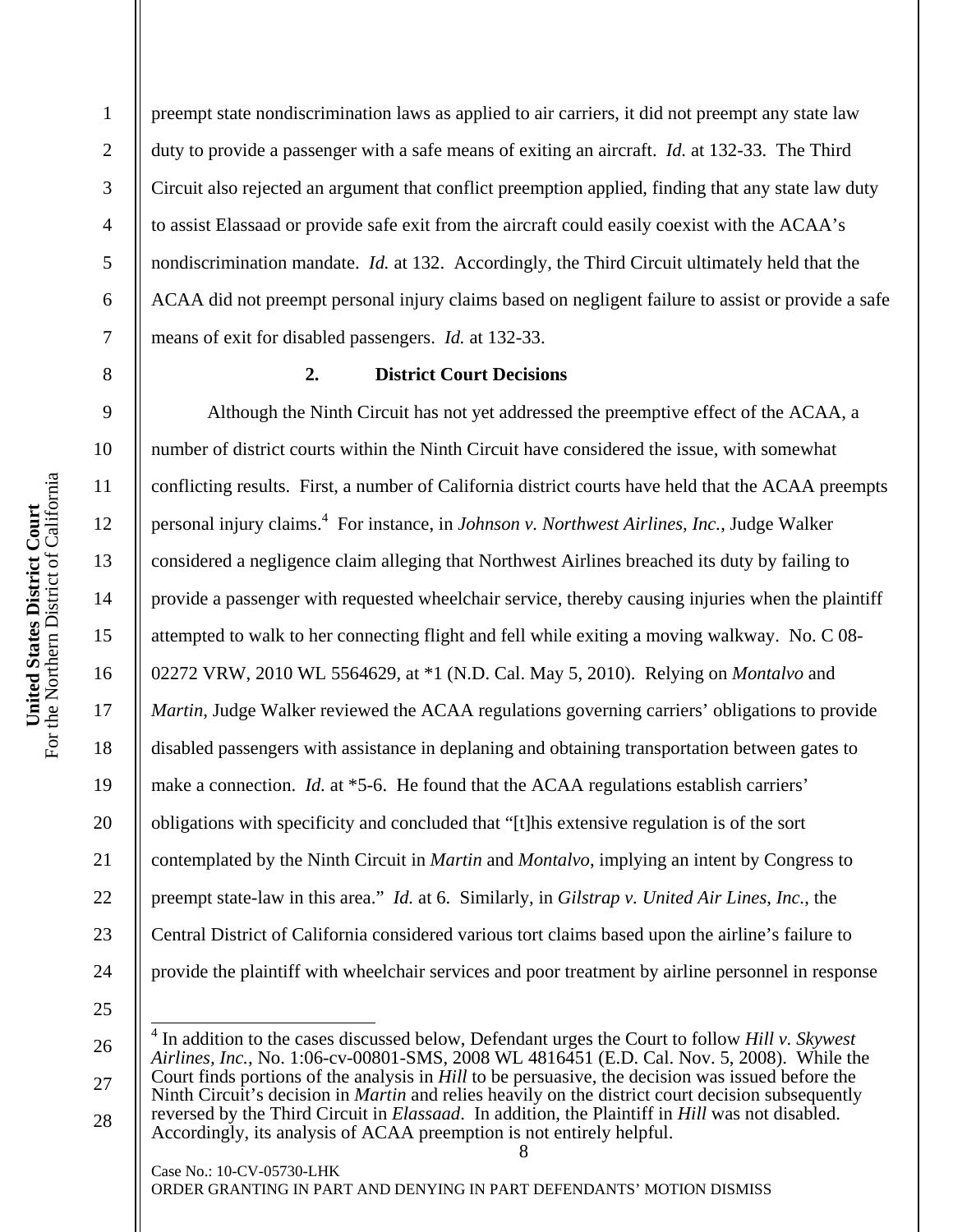to plaintiff's request for accommodations. 2:10-cv-06131-JHN-JCx, at 2-3 (C.D. Cal. Jan. 21, 2011). There, the Central District agreed with Judge Walker's analysis and found that the plaintiff's claims were subject to field preemption by the ACAA. *Id.* at 7. The *Gilstrap* court distinguished *Elassaad* (which was decided after Judge Walker's decision) on grounds that Elassaad had not invoked the ACAA by requesting assistance, and further found that *Elassaad* read the anti-discrimination purpose of the ACAA too narrowly. *Id.* at 8. *See also Russell v. Skywest Airlines*, No. C 10-0450 MEJ, 2010 WL 2867123 (N.D. Cal. July 20, 2010) (finding that ACAA preempts tort claims based on failure to provide assistance in deplaning).

Defendants urge this Court to follow the above decisions. Plaintiff, on the other hand, argues that these cases were wrongly decided and asks the Court to follow the Third Circuit's decision in *Elassaad* and the Western District of Washington's decision in *Hodges v. Delta Air Lines, Inc.*, No. C09-1547-BAT, 2010 WL 5463832 (W.D. Wash. Dec. 29, 2010). In *Hodges*, the plaintiff was injured when she fell from a wheelchair as employees pushed her down the aisle of a Delta aircraft, and she brought a claim for negligence. *Id.* at \*1. The court reviewed the ACAA regulations and found that they "say nothing about how to move a disabled passenger from a plane seat to a wheelchair, how many people must assist the passenger, whether the passenger must be buckled in to the wheelchair, and the like." *Id.* at \*4. Because the regulations left open the standard of care for moving a passenger in a wheelchair, the court could not find the "clear and manifest intent" of Congress to preempt state law. *Id.* The court thus agreed with the reasoning in *Elassaad* and concluded that the ACAA did not preempt the plaintiff's negligence claim.

### **B. Preemption under the ACAA**

This Court believes that the district court decisions in *Johnson* and *Hodges* are reconcilable—with each other and with Ninth Circuit precedent—and that both apply, in part, to this case. Under the Ninth Circuit's analysis in *Martin*, field preemption applies only where the agency has issued relevant and "pervasive regulations" in the specific area covered by the tort claim or state law at issue. 555 F.3d at 809, 811. Pursuant to this analysis, the Court agrees with Judge Walker's determination in *Johnson* that the ACAA supplies extensive regulation in certain areas related to access for and treatment of people with disabilities. Here, for instance, Plaintiff

9

Case No.: 10-CV-05730-LHK ORDER GRANTING IN PART AND DENYING IN PART DEFENDANTS' MOTION DISMISS

1

2

3

4

5

6

7

8

9

10

11

12

13

14

15

16

17

18

19

20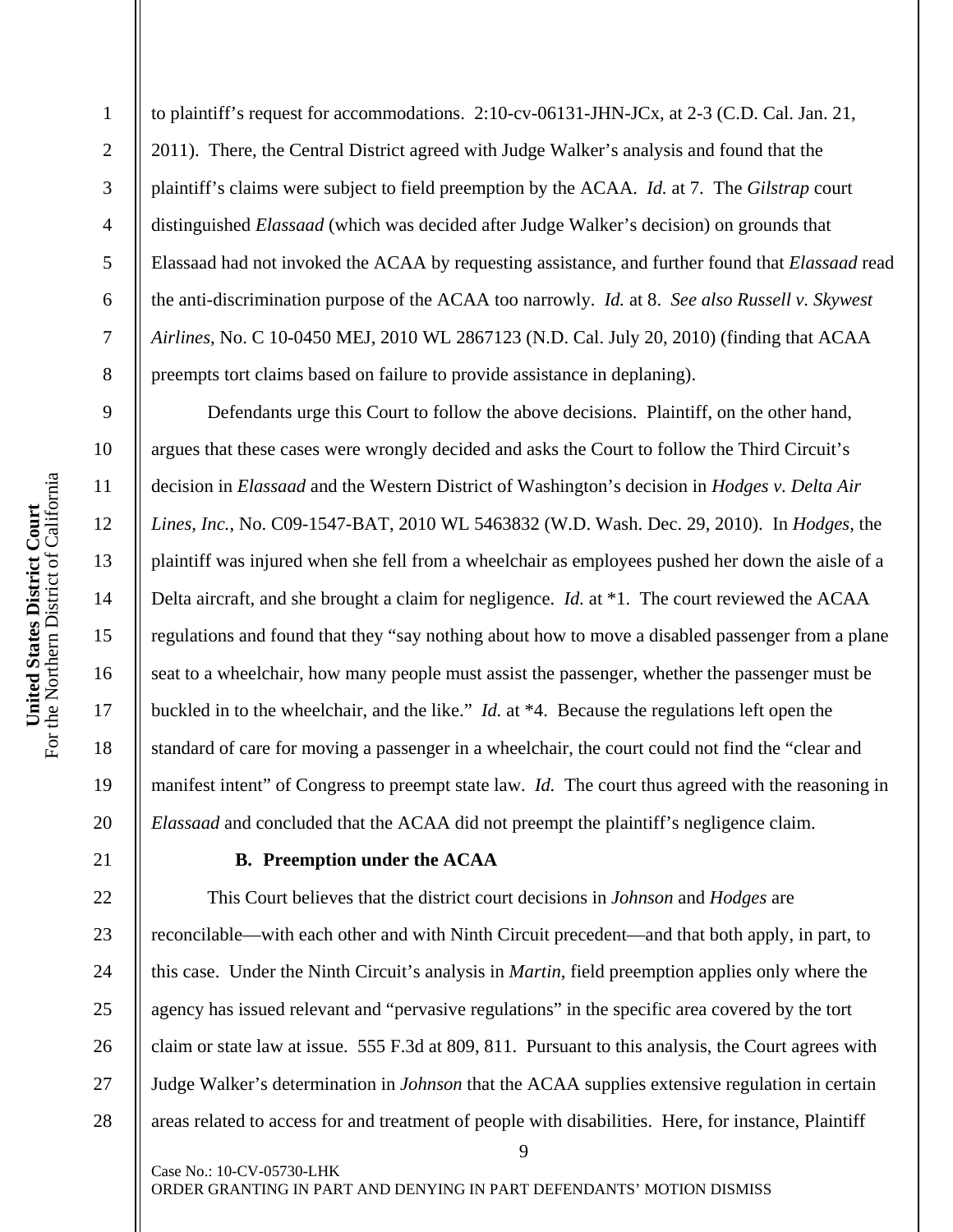2

3

4

5

6

7

8

9

10

11

12

13

14

15

16

17

18

19

20

21

22

23

24

25

26

27

28

alleges that Defendants breached their duty in part by "[f]ailing to provide the assistance exiting the plane to which Plaintiff was entitled due to her previous arrangements with Defendants." Compl. ¶¶ 23(a), 25(a), 27(a). The ACAA regulates with specificity an airline's obligations with respect to boarding and deplaning assistance, particularly in instances where the plane does not pull up directly to the gate. *See* 14 C.F.R. § 382.41(c) (requiring airlines to provide information on the availability of level-entry boarding to an aircraft); § 382.95 (detailing obligations to provide deplaning assistance, including provision of assistance through use of lifts or ramps where levelentry loading bridges are not available); § 382.99 (requiring carriers to negotiate with airport operators to ensure provision for lifts where level-entry loading bridges are not available for boarding and deplaning); § 382.101 (requiring carriers to ensure provision of boarding and deplaning assistance when level-entry boarding and deplaning assistance is not required to be provided); § 382.141 (requiring carriers to train personnel regarding the use of boarding and deplaning assistance equipment and procedures). Thus, the Court agrees that to the extent Plaintiff's negligence claim rests upon Defendant's failure to provide assistance in deplaning, the ACAA appears to occupy the field and preempt any state law duty to provide greater or different assistance.

The Court also agrees, however, that the ACAA does not preempt all claims related to interactions between airlines and disabled passengers. *See Elassaad*, 613 F.3d at 132 ("we are not persuaded that Congress intended the ACAA to preempt *any* state regulation of the interaction between an air carrier and disabled passengers"). Under the Ninth Circuit's analysis in *Martin*, "[i]n areas without pervasive regulations or other grounds for preemption, the state standard of care remains applicable." 555 F.3d at 811. Thus, in *Hodges*, for instance, the claim was not that the airline failed to provide required assistance, but rather that assistance was provided in a negligent manner. While the ACAA regulations specify when and to whom wheelchair assistance must be provided, they do not elaborate on the proper procedures or standards of care to be followed when transporting someone in a wheelchair. *Id.* at \*4. In such cases, where a disabled passenger brings a claim that does not depend on duties pervasively regulated by the ACAA, the Court agrees that the reasoning of *Martin* precludes a finding of preemption.

10

ORDER GRANTING IN PART AND DENYING IN PART DEFENDANTS' MOTION DISMISS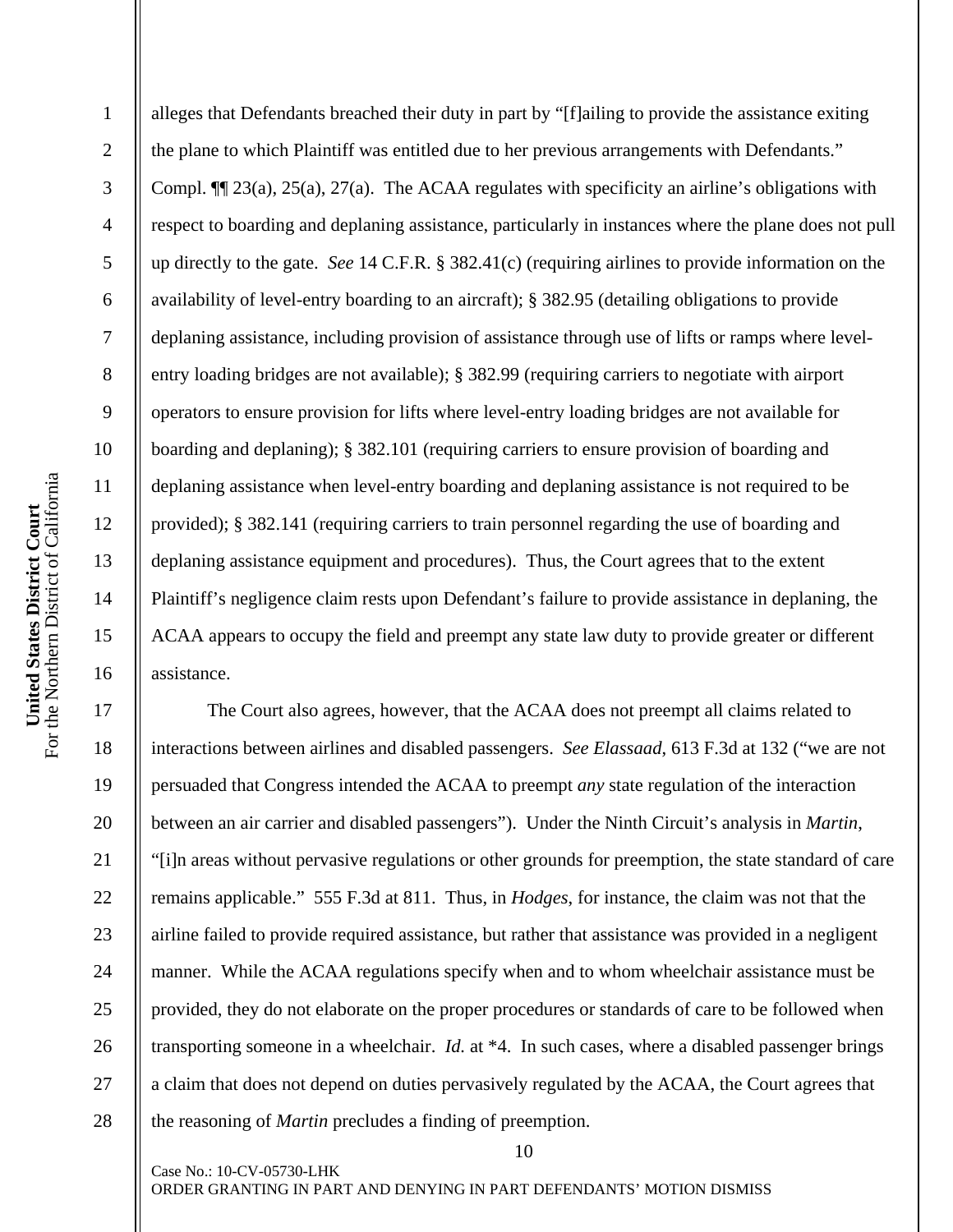**United States District Court**  For the Northern District of California

United States District Court<br>the Northern District of California

For  $t$ 

1

2

3

4

5

6

7

8

9

## **C. Application of ACAA Preemption to Plaintiff's Claims**

The difficulty in this case is determining the precise basis for Plaintiff's claims. In her first three causes of action for violations of the California Civil Code and negligence, Plaintiff alleges that Defendants breached a duty of care in four ways:

- (1) Failing to provide the assistance exiting the plane to which Plaintiff was entitled due to her previous arrangements with Defendants;
- (2) Failing to warn Plaintiff of a dangerous condition on the Defendants' premises;
- (3) Failing to take steps to cure a dangerous condition on the Defendants' premises; and
- (4) Failing to properly train and supervise flight personnel regarding appropriate procedures for passengers exiting the plane.

Compl. ¶¶ 23, 25, 27. Plaintiff's fourth cause of action for negligent infliction of emotional distress also presumably depends upon breach of one of these four duties, as it alleges that Defendants engaged in negligent conduct that caused Plaintiff emotional distress. Compl. ¶ 29. At the motion hearing, Plaintiff's counsel confirmed the Court's sense that Plaintiff asserts two basic theories of liability: first, that Plaintiff was injured due to Defendants' failure to assist her in exiting the plane (going to alleged breaches (1) and (4) above), and second, that Plaintiff was injured due to a dangerous condition on the premises (going to alleged breaches (2), (3), and possibly (4) above).<sup>5</sup> As the Court believes that ACAA preemption applies differently to these two theories, the Court will address each separately below.

27

28

## **1. Failure to provide deplaning assistance and training**

 As the Court has already indicated, the ACAA provides comprehensive regulations regarding carriers' obligations to provide boarding and deplaning assistance. The ACAA likewise imposes specific requirements regarding the training carriers must provide for personnel involved in providing boarding and deplaning assistance. *See* 14 C.F.R. § 382.141(a)(1)(iii) (requiring training to proficiency concerning use of boarding and deplaning assistance equipment and

<sup>5</sup> At oral argument, Plaintiff's counsel suggested that the first theory of liability included a claim that Defendants negligently assisted Plaintiff. The Complaint as currently pled does not support this, however. Rather, the Complaint alleges that "[n]o assistance was provided for Ms. Summers' exit of the plane: no flight attendants offered to help her, and no one even made her aware that there was a flight of stairs she would have to descend." Compl. at 2.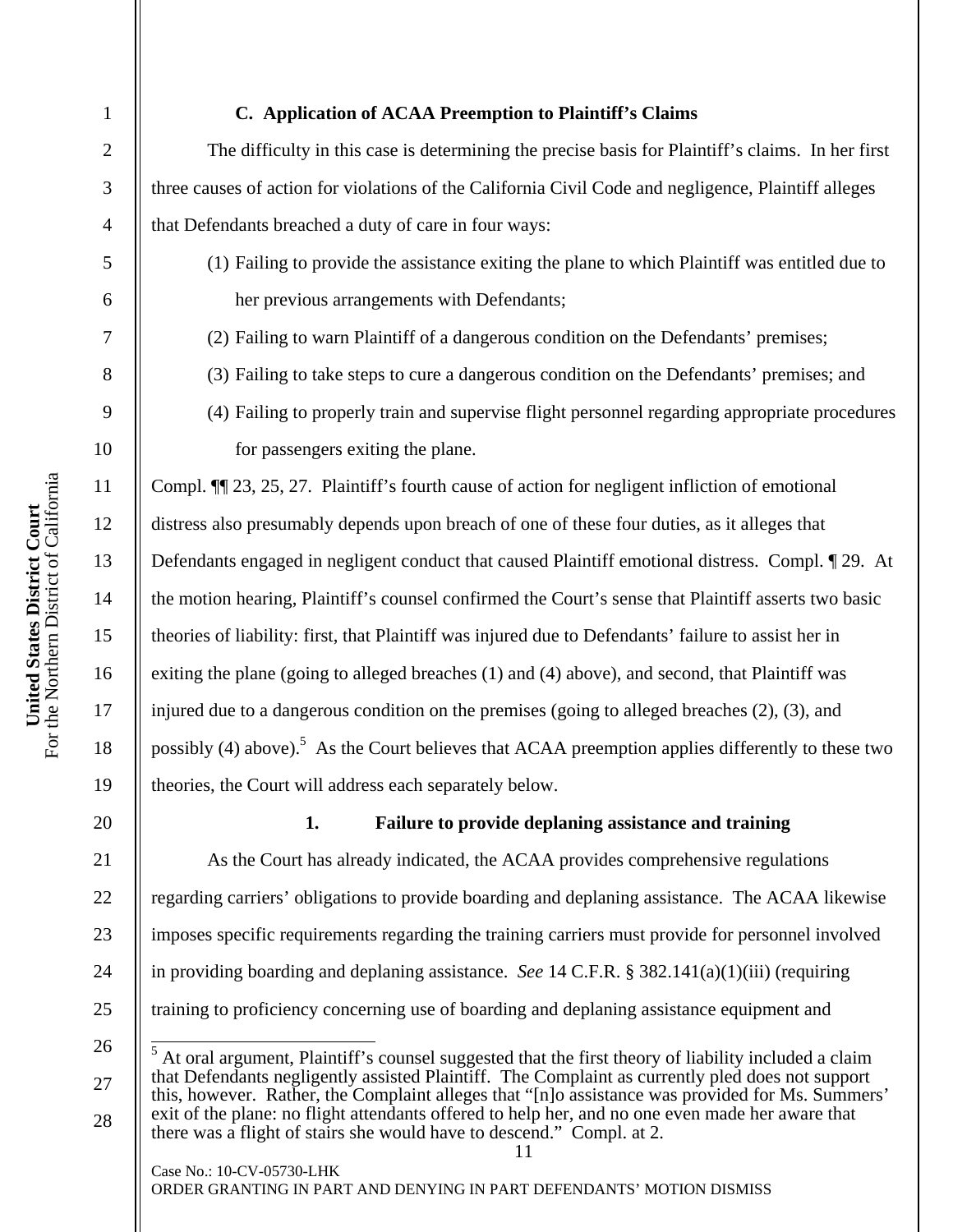12 Case No.: 10-CV-05730-LHK 1 2 3 4 5 6 7 8 9 10 11 12 13 14 15 16 17 18 19 20 21 22 23 24 25 26 27 28 procedures); *id.* § 382.141(a)(5) (requiring carriers to develop a program to provide refresher training as needed to maintain proficiency); *id.* § 382.143 (detailing requirements for when training must occur); *id.* § 382.145 (requiring carriers to retain records regarding initial and refresher training for employees). Thus, to the extent that Plaintiff's claims are premised on a breach of the duty to provide deplaning assistance or to properly train employees regarding deplaning procedures for disabled passengers, the Court agrees with Defendants that Plaintiff's claims are subject to field preemption by the ACAA. Under *Montalvo*, however, field preemption in this context does not bar Plaintiff from seeking state remedies.<sup>6</sup> It merely preempts any state-law-based standard of care. 6 Courts have generally assumed that the field preemption analysis applied to the FAA in *Montalvo* and *Martin* applies equally to the ACAA, which is an amendment to the FAA. *See Johnson*, 2010 WL 5564629, at \*5-6 (applying *Montalvo* and *Martin* to ACAA preemption analysis). However, at least one court has found that *conflict* preemption precludes state remedies based upon violations of the ACAA. *See Gilstrap*, 2:10-cv-06131-JHN-JCx, at 6-7. In *Gilstrap*, the Court noted that the ACAA does not create a private right of action. *Id.* (citing *Boswell v. Skywest Airlines, Inc.*, 361 F.3d 1263, 1269-71 (10th Cir. 2004) and *Love v. Delta Air Lines*, 310 F.3d 1347, 1354-59 (11th Cir. 2001)). The *Gilstrap* court then reasoned that because the ACAA provides a scheme for administrative enforcement, allowing plaintiffs to recover for ACAA violations under state law causes of action would conflict with Congress's intent to limit passengers' remedies to the administrative remedies provided in 49 U.S.C. §§ 41705 and 46110. *Gilstrap*, 2:10-cv-06131- JHN-JCx, at 7. Although Defendants raised conflict preemption and cited *Gilstrap* in their opening brief, they have since conceded, both in their reply brief and at oral argument, that Plaintiff may pursue state law remedies if she can establish a violation of a federal standard. *See* Reply to Pl.'s Opp'n at 1, ECF No. 27 ("The Airlines *did not – and do not –* assert that . . . State law *remedies* are foreclosed to plaintiffs in cases involving aviation, access to commercial aviation, aviation safety or the interactions between airlines and their disabled customers, provided the plaintiff can establish the existence of an applicable federal standard of care and a deviation from that standard"). At any rate, the Court respectfully disagrees with the conflict preemption analysis in *Gilstrap*. It is true that state standards of care may conflict with the ACAA regulations, which are carefully calibrated to balance a need to provide assistance with a desire not to impose unnecessary or insensitive intervention. However, the Court believes that the federal standard under the ACAA can co-exist with state *remedies*, just as the federal standards under the FAA coexist with state remedies. *See Abdullah*, 181 F.3d at 375 ("Federal preemption of the standards of care can coexist with state and territorial tort remedies."). While the ACAA provides for the filing of complaints with DOT, *see* 49 U.S.C. § 41705; 14 C.F.R. § 382.159, it does not appear that this administrative enforcement mechanism would provide plaintiffs any remedy or recovery for personal injury claims. Rather, the FAA administrative enforcement scheme provides only for an investigation, enforcement proceeding, and the possible imposition of a civil fine owed to the Government. *See* 49 U.S.C. §§ 46101, 46301. Moreover, as the Ninth Circuit has noted, the general provisions of the FAA state that "[a] remedy under this part [which includes the ACAA and the administrative enforcement scheme] is in addition to any other remedies provided by law." 49 U.S.C. § 40120; *see also Martin*, 555 F.3d at 808. Relying on this provision and another provision requiring carriers to maintain insurance to cover damages related to bodily injuries, the Ninth Circuit reasoned that since the FAA does not create a federal cause of action for personal injury suits, it must contemplate tort suits brought under state law. *Martin*, 555 F.3d at 808. This does not suggest that the administrative enforcement provisions of the FAA are intended to displace all state law remedies. Accordingly,

ORDER GRANTING IN PART AND DENYING IN PART DEFENDANTS' MOTION DISMISS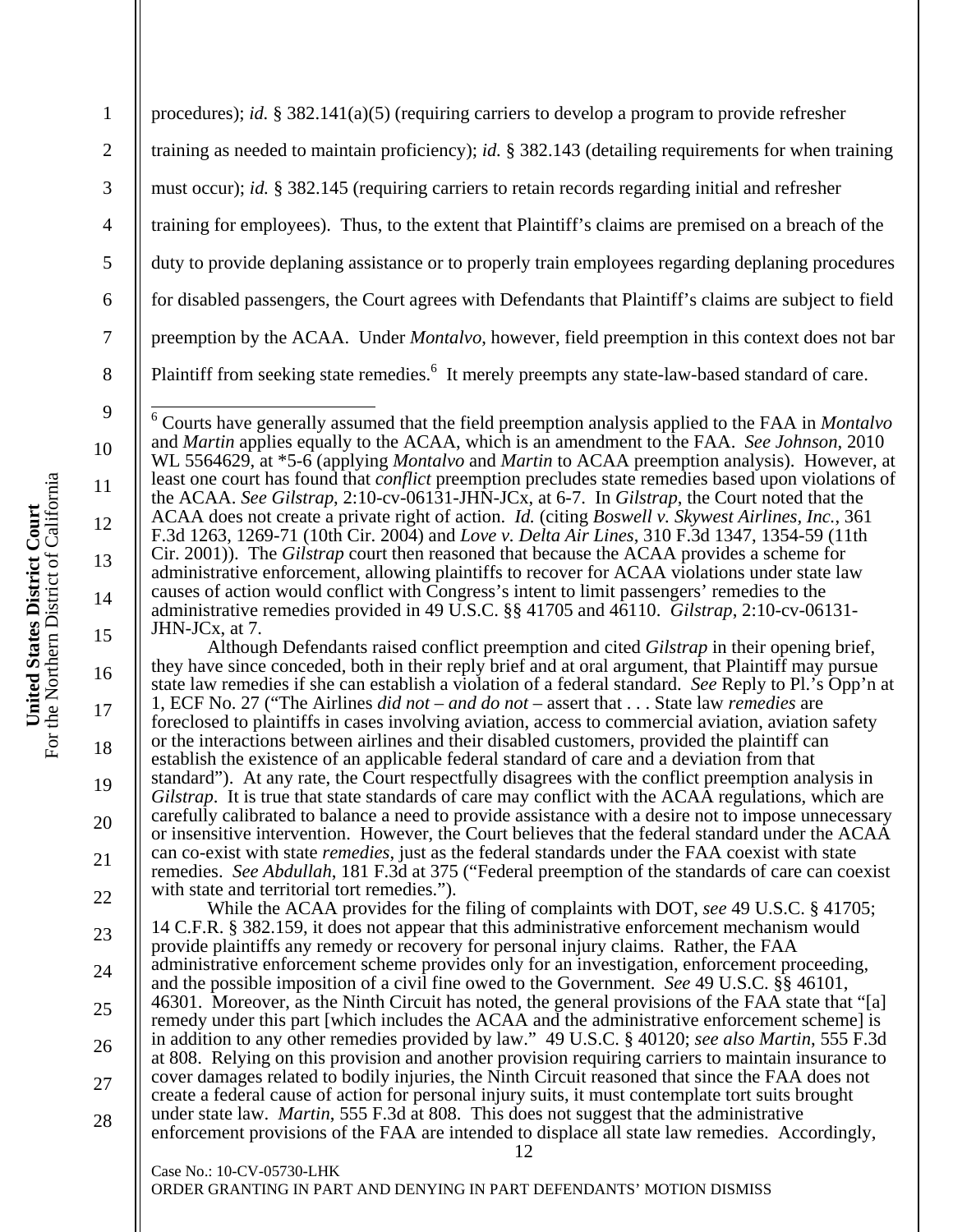2

3

4

5

6

7

8

9

10

11

12

13

14

15

16

17

18

19

20

21

 $\overline{\phantom{a}}$ 

22

23

24

25

26

27

28

*See Montalvo*, 508 F.3d at 468 (holding that "federal law generally establishes the applicable *standards of care* in the field of aviation safety" and dismissing state-law failure to warn claim because federal law did not impose a duty to warn about deep vein thrombosis) (emphasis added); *see also Abdullah*, 181 F.3d at 365 ("despite federal preemption of the standards of care, state and territorial damage remedies still exist for violation of those standards"); *Martin*, 555 F.3d at 813-15 (discussing Ninth Circuit's express adoption of *Abdullah* rule that FAA preempts state standards of care) (Bea, J., concurring).

Preemption of state-law standards of care, in turn, precludes Plaintiff from asserting failure to assist and failure to train claims under California Civil Code §§ 2100 and 2101, as these statutes impose heightened state-law-based standards of care. *See* Cal. Civ. Code § 2100 (imposing duty of "utmost care and diligence" upon common carriers); Cal. Civ. Code §2101 (imposing strict liability standard on common carriers regarding duty to provide vehicles that are safe and fit for their purposes). As to Plaintiff's common law negligence and negligent infliction of emotional distress claims, however, it would seem that Plaintiff may maintain these claims as long as they are premised on breach of a federal standard of care as set forth in the ACAA and its implementing regulations.<sup>7</sup> It is not entirely clear based on Plaintiff's pleadings whether she intended to bring these claims under the state common law standard of care or under the standard imposed by the ACAA. However, as the Complaint does not cite ACAA regulations and Plaintiff has not argued that the claims are pled under the federal standard of care, the Court assumes that Plaintiff

the Court concludes that the *Abdullah* rule, expressly adopted by the Ninth Circuit, applies equally to the ACAA such that the ACAA only preempts state law standards of care and does not preclude state remedies.

 $<sup>7</sup>$  At the motion hearing, Plaintiff suggested that if the Court finds ACAA preemption, the standard</sup> of care would be supplied by 14 C.F.R. § 91.13(a), which provides that "[n]o person may operate an aircraft in a careless or reckless manner so as to endanger the life or property of another." Plaintiff expressed concern that such a "careless or reckless" standard imposes a heightened burden on injured plaintiffs. The question of what federal standard of care the ACAA imposes is not properly before the Court. However, the Court notes that *Abdullah* suggested that § 91.13 would supply the standard of care only where there is no specific regulation addressing the particular safety issue in the case. 181 F.3d at 371. Here, the Court has found that ACAA regulations specifically address the assistance airlines are required to provide.

13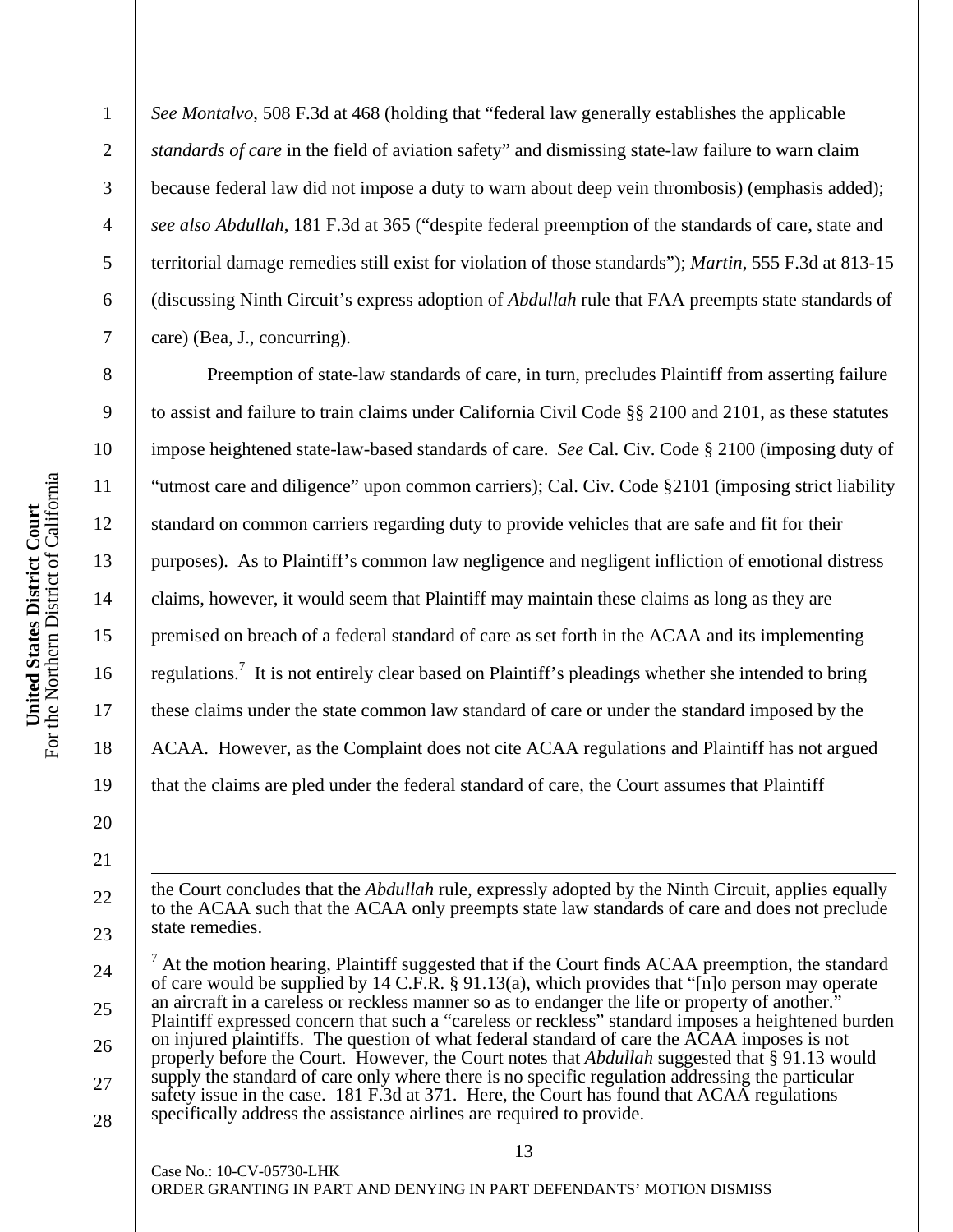3 4 5 6

1

2

7

8

9

10

11

12

13

14

15

16

17

18

19

20

21

22

23

currently relies on a state standard. Accordingly, Plaintiff is granted leave to amend to replead this aspect of her negligence claims under the federal standard of care.

**2. Failure to cure and warn about a dangerous condition** 

On the other hand, to the extent that Plaintiff's claims are based on failure to warn of a dangerous condition and failure to take steps to cure the dangerous condition, the ACAA does not appear to have a preemptive effect. Plaintiff's Complaint alleges that the large gap or step between the plane and the platform "constitut[ed] a dangerous condition for Ms. Summers and the other passengers." Compl. ¶ 16. Thus, Plaintiff appears to allege that the gap or step presented a danger independent of any need for assistance or accommodation specific to Plaintiff or her physical disabilities. The Ninth Circuit has already held that the FAA does not preempt personal injury claims based on the defective or dangerous condition of aircraft stairs. *See Martin*, 555 F.3d at 812. Thus, a non-disabled passenger would face no obstacles to bringing suit for injuries caused by a dangerously large gap between the plane and the stair platform. The Court agrees with Plaintiff that unless the ACAA specifically regulates such hazards, it would be inequitable and legally insupportable to bar Plaintiff from bringing such a claim simply because she is disabled.

Like the FAA, the ACAA does not regulate a carrier's basic duty to ensure that an exit path is well-maintained and free of hazards. Rather, the ACAA focuses on the carriers' obligations to provide wheelchair assistance or lifts to enable disabled passengers to deplane. Accordingly, the ACAA does not preempt Plaintiff's claims that Defendants were negligent in failing to cure a dangerous condition (i.e., the large step or gap) and failing to warn Plaintiff of that condition.<sup>8</sup> In addition, the Court is unable to ascertain whether Plaintiff's failure to train allegations are directed only at a failure to train employees on proper deplaning procedures for disabled passengers, or if Plaintiff also intends to allege a failure to train regarding procedures for curing or warning about

24 25

Case No.: 10-CV-05730-LHK

26 27 28 <sup>8</sup> At the motion hearing, Defendant argued that *Montalvo* precludes Plaintiff's failure to warn claim because it found that the FAA preempts the field of passenger warnings. The Court disagrees. *Montalvo* dealt with the uniform set of warnings and instructions that must be provided before and during a flight to advise passengers of risks and procedures specific to air travel. *Montalvo*, 508 F.3d at 472-73; *see also Martin*, 555 F.3d at 810 (describing the "familiar litany" of passenger warnings found preempted in *Montalvo*). The Court is not persuaded that the FAA's passenger warning regulations are intended to preempt state-law duties to warn about ordinary hazards, such as dangerous conditions on the premises, that do not present risks specific to air travel.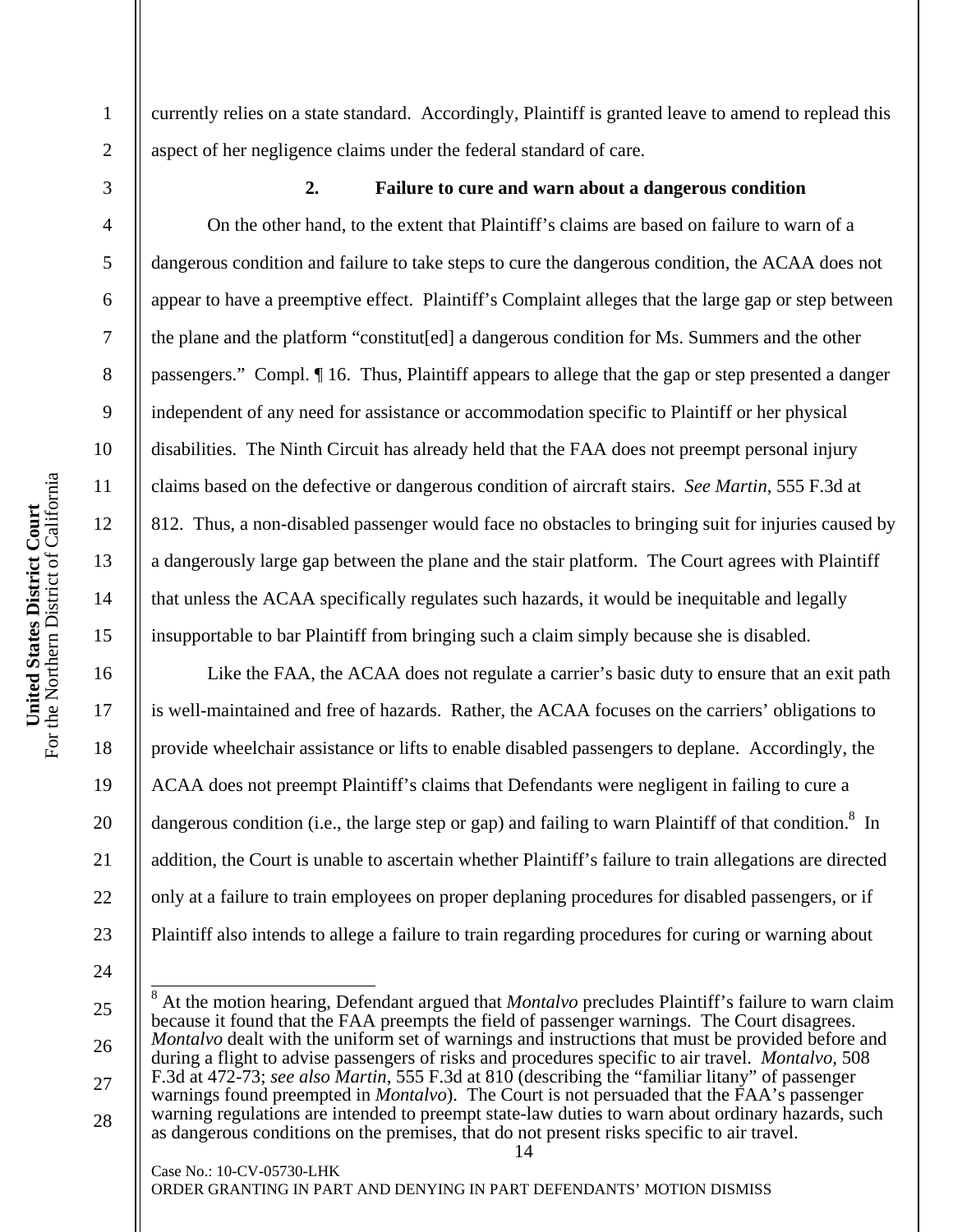dangerous conditions along an exit route. To the extent that Plaintiff intends to allege a failure to train regarding dangerous conditions, such a claim would not be preempted.

In sum, the Court finds that Plaintiffs' claims are not subject to preemption to the extent that they are based on Defendants' failure to cure or to warn about a dangerous condition on the premises. To the extent that her claims are based upon Defendants' failure to provide deplaning assistance or training on such assistance, Plaintiff's claims are preempted by the ACAA. The effect of ACAA preemption is to bar any claims based on a state-law-based standard of care. Accordingly, Plaintiff cannot base her California Civil Code claims upon breach of a duty to provide deplaning assistance or training in such assistance. However, as Plaintiff may be able to replead her claims for negligence and negligent infliction of emotional distress under the federal standard of care, she is granted leave to amend these claims.

### **D. FAA Preemption of Plaintiff's First and Second Causes of Action**

Defendants argue that even if the ACAA does not entirely preempt Plaintiff's claims, Plaintiff's first and second causes of action under the California Civil Code are preempted by the FAA. Relying on *Hill v. Skywest Airlines, Inc.*, No. 1:06-cv-00801-SMS, 2008 WL 4816451 (E.D. Cal. Nov. 5, 2008), Defendants argue that the FAA preempts any claim based upon a state-lawbased standard of care. As the Court previously noted, California Civil Code §§ 2100 and 2101 impose a heightened standard of care on common carriers. Thus, as discussed above, plaintiff may not bring her failure to assist or failure to train claims under these statutes because the ACAA provides the exclusive federal standard of care for such claims. To the extent that Plaintiff bases her California Civil Code claims on Defendants' failure to cure and warn of a dangerous condition, however, the Court does not believe that either the ACAA or the FAA preempts state-law-based standards of care.

In *Martin*, which was decided after *Hill*, the Ninth Circuit clarified that the FAA preempts state-law standards of care only when the agency has issued "pervasive regulations" in the specific area covered by the state law claim at issue. 555 F.3d at 811. Otherwise, "[i]n areas without pervasive regulations or other grounds for preemption, the state standard of care remains

1

2

3

4

5

6

7

8

9

10

11

12

13

14

15

16

17

18

19

20

21

22

23

24

25

26

27

28

15

ORDER GRANTING IN PART AND DENYING IN PART DEFENDANTS' MOTION DISMISS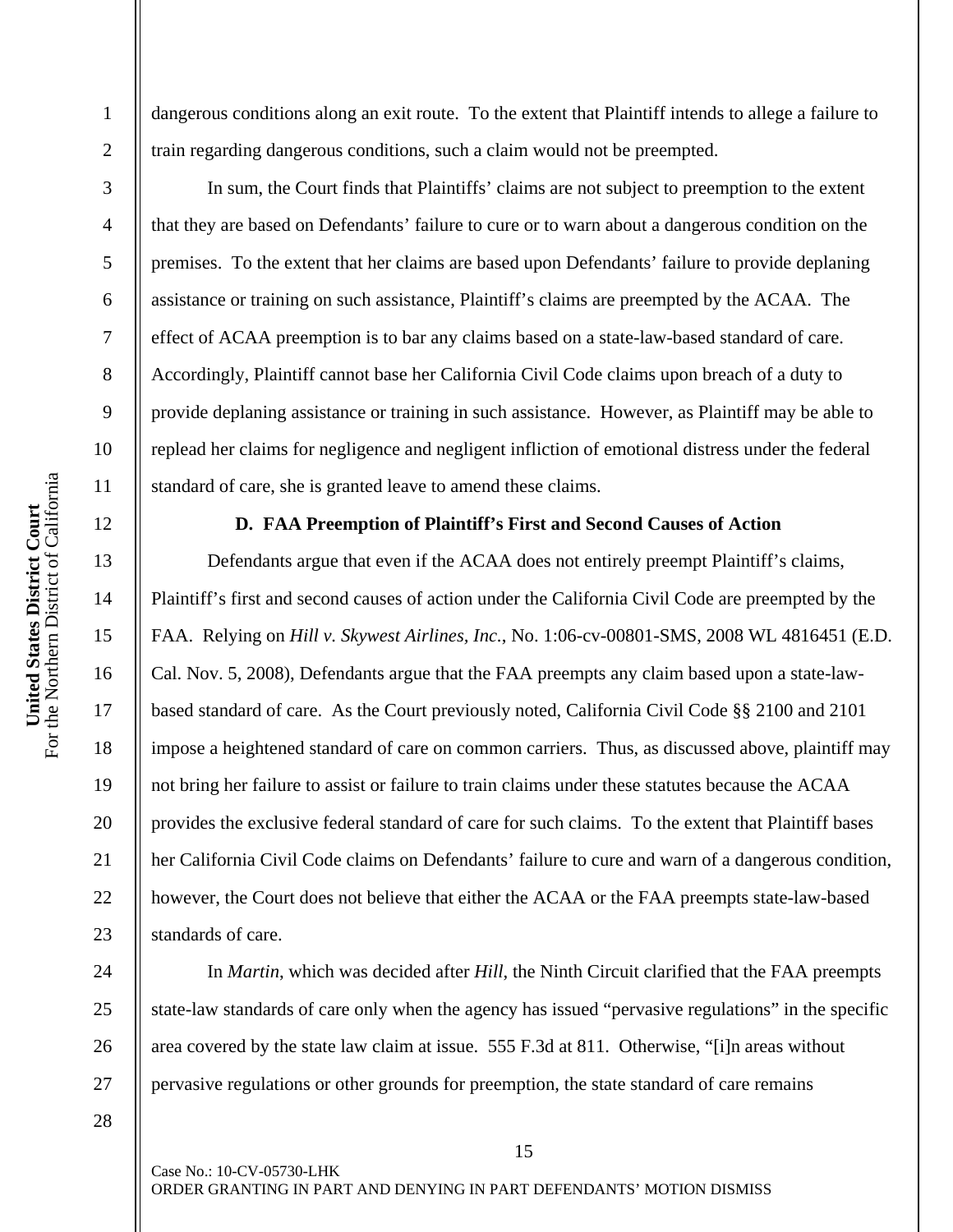For the Northern District of California United States District Court<br>For the Northern District of California **United States District Court** 

1 2 3 4 5 6 7 8 9 10 11 12 13 14 15 16 applicable." *Id.* As previously noted, *Martin* explicitly considered whether aircraft stairs were pervasively regulated by the FAA and found that they were not: Airstairs are not pervasively regulated; the only regulation on airstairs is that they can't be designed in a way that might block the emergency exits. 14 C.F.R. § 25.810. The regulations have nothing to say about handrails, or even stairs at all, except in emergency landings. No federal regulation prohibits airstairs that are prone to ice over, or that tend to collapse under passengers' weight. The regulations say nothing about maintaining the stairs free of slippery substances, or fixing loose steps before passengers catch their heels and trip. It's hard to imagine that any and all state tort claims involving airplane stairs are preempted by federal law. Because the agency has not comprehensively regulated airstairs, the FAA has not preempted state law claims that the stairs are defective. *Id.* at 812. Defendants have not presented the Court with any FAA regulations that would change this analysis. The Court has already indicated that insofar as Plaintiff asserts negligence claims based upon Defendants' duty to maintain stair platforms and exits free of hazards, or to warn of such hazards, her claims are not subject to ACAA preemption. Under the analysis in *Martin*, such claims are not subject to FAA preemption either, and Plaintiff may therefore bring her failure to cure and failure to warn claims under the state-law standards imposed by California Civil Code §§ 2100 and 2101. **E. Sufficiency of Plaintiff's Fourth Cause of Action**  Finally, Defendants argue that to the extent it is not preempted, Plaintiff's fourth cause of action is insufficiently pled. The Court agrees that Plaintiff cannot sustain a separate cause of

16 17 18 19 20 21 22 23 24 25 26 27 28 action for negligent infliction of emotional distress on the facts currently pled. "A claim of negligent infliction of emotional distress is not an independent tort but the tort of negligence to which the traditional elements of duty, breach of duty, causation, and damages apply." *Wong v. Tai Jing*, 189 Cal. App. 4th 1354, 1377, 117 Cal. Rptr. 3d 747 (Cal. Ct. App. 2010) (citing *Potter v. Firestone Tire & Rubber Co.*, 6 Cal. 4th 965, 1004, 25 Cal. Rptr. 2d 550, 863 P.2d 795 (1993)). Under California law, it is well-settled that "in ordinary negligence actions for physical injury, recovery for emotional distress caused by that injury is available as an item of parasitic damages." *Potter*, 6 Cal. 4th at 981. In her opposition brief, Plaintiff explains that she suffered serious emotional distress due to the fact that she was injured exiting the plane, lay on a platform in serious pain while waiting for medical care, required surgery for her injuries, and spent weeks in the hospital. Opp'n to Defs. Mot. to Dismiss at 22, ECF No. 19. Thus, Plaintiff's allegations of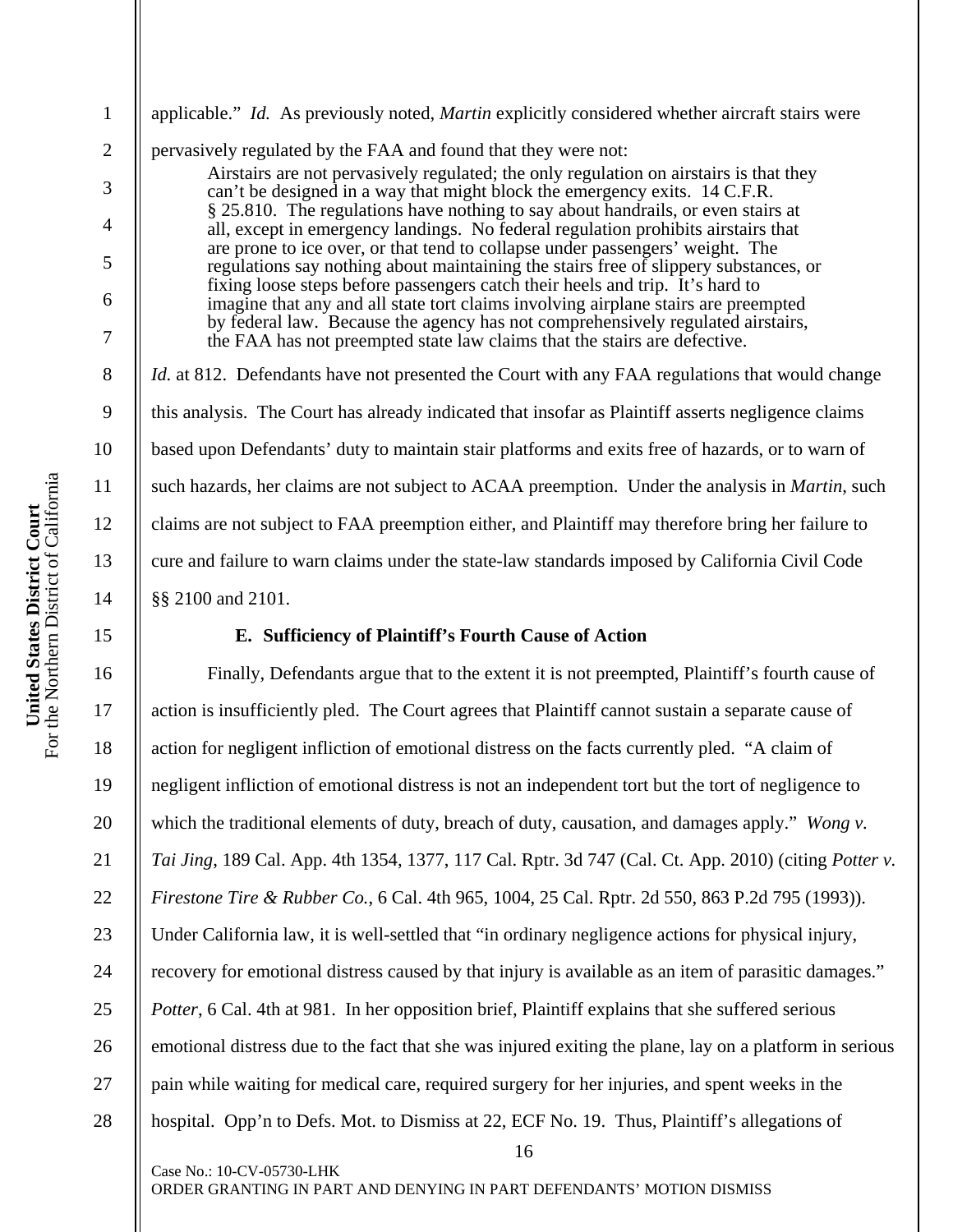2

3

4

5

6

7

8

9

10

11

12

13

14

15

16

17

18

19

20

 $21$ 

22

23

24

25

26

27

28

emotional distress are connected to the physical injury that is the basis for her ordinary negligence claim, and any damages related to that distress can be recovered as "parasitic damages" in the negligence claim. As currently pled, therefore, Plaintiff's negligent infliction of emotional distress claim is no more than a restatement of her third cause of action for negligence. *See Catsouras v. Department of California Highway Patrol*, 181 Cal. App. 4th 856, 875-76, 104 Cal. Rptr. 3d 352 (Cal. Ct. App. 2010) ("we observe that plaintiffs, in their second amended complaint, framed both negligence and negligent infliction of emotional distress causes of action. To be precise, however, the [only] tort with which we are concerned is negligence. Negligent infliction of emotional distress is not an independent tort  $\dots$ "). However, as it is possible that Plaintiff may have some other basis for her negligent infliction of emotional distress claim that is unrelated to the negligence that allegedly caused her physical injuries, the Court dismisses this claim with leave to amend.

## **IV.Conclusion**

For the foregoing reasons, Defendants' motion to dismiss is GRANTED in part and DENIED in part. In particular, the Court concludes as follows:

(1) Regarding Plaintiff's first and second causes of action under California Civil Code §§ 2100 and 2101: To the extent that Plaintiff's claims are based on Defendants' failure to provide deplaning assistance or Defendants' failure to properly train flight personnel regarding deplaning procedures for disabled passengers, Plaintiff's claims are preempted by the ACAA and cannot be amended to cure the deficiency. However, Plaintiff may maintain these claims to the extent that they are based on Defendants' failure to warn about or cure a dangerous condition on the premises, or on Defendants' failure to train employees regarding proper procedures for dealing with such dangerous conditions.

(2) Regarding Plaintiff's third cause of action for negligence: To the extent that Plaintiff's claim is based on Defendants' failure to provide deplaning assistance or Defendants' failure to properly train flight personnel regarding deplaning procedures for disabled passengers, Plaintiff's claims are preempted by the ACAA. However, Plaintiff is

17

ORDER GRANTING IN PART AND DENYING IN PART DEFENDANTS' MOTION DISMISS